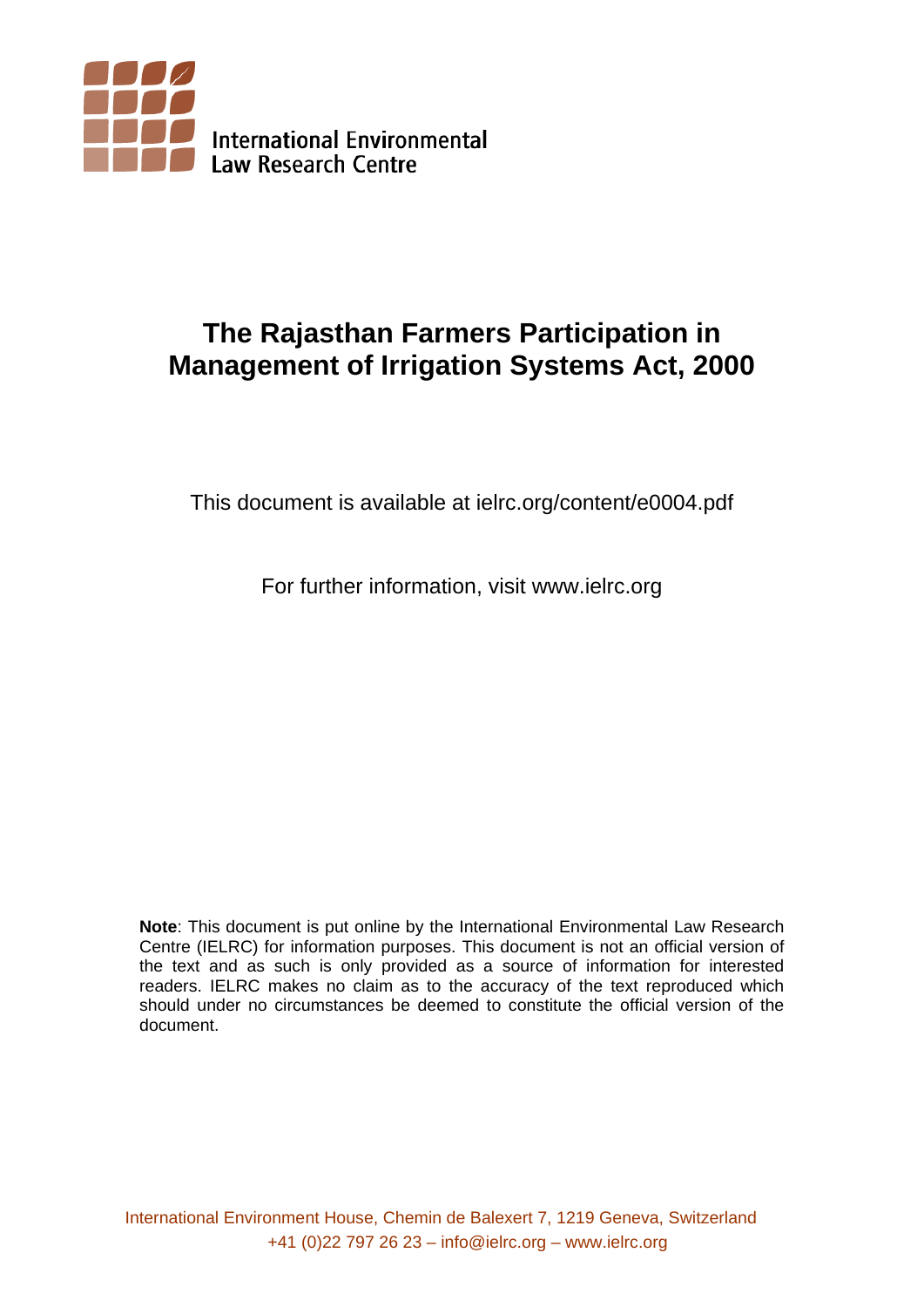**PIM ACT 2000**

#### **RJBIL/2000/1717**

#### **RAJASTHAN GAZETTE**

Extraordinary Published by Authority

Kartika 29, Monday, Saka 1922- November 20, 2000

#### **LAW (LEGISLATIVE DRAFTING) DEPARTMENT**

#### **(Group - II)**

### **NOTIFICATION Jaipur, November 20, 2000**

No. F. 2(3) Vidhi/2/2000 - In pursuance of clause (3) of Article 348 of the Constitution of India, the Governor is pleased to authorise the publication in the Rajasthan Gazette of the following translation in the English Language of Rajasthan Sinchai Pranali Ke Prabandha men Krisakon Ki Sahabhagita Adhiniyam, 2000 (2000 Ka Adhiniyam Sanckhyank 21):-

#### **(Authorised English Translation)**

#### **THE RAJASTHAN FARMERS' PARTICIPATION IN**

## **MANAGEMENT OF IRRIGATION SYSTEMS**

#### **ACT, 2000**

#### **(Act No. 21 of 2000)**

[Received the assent of the Governor on the 18th day of November, 2000]

#### **An Act**

to provide for farmers participation in the Management of Irrigation System and for matters connected therewith or incidental thereto. Be it enacted by the Rajasthan State Legislature in the Fifty-first Year of the Republic of India, as follows:-

## **CHAPTER-1 PRELIMINARY**

**1. Short title, extent and commencement** - (1) This Act may be called the Rajasthan Farmers' Participation in Management of Irrigation System Act, 2000. (2) It extends to the whole of the State of Rajasthan.

(3) It shall be deemed to have come into force on and from 20th day of July 2000.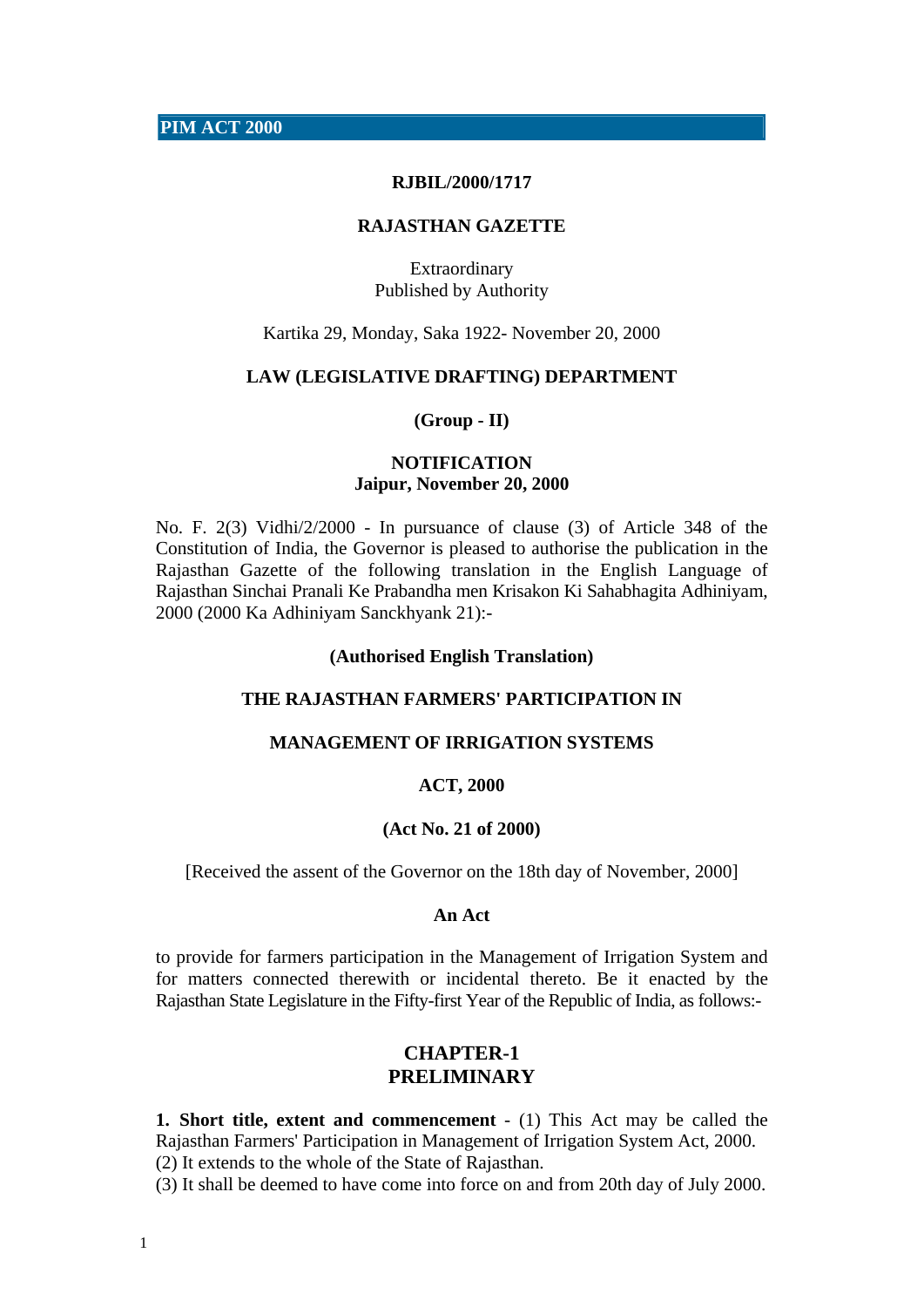- **2. Definitions** (1) In this Act, unless the context otherwise requires:-
	- (a) **'area of operation'** in relation to Farmers Organisation means a contiguous block of land in the command area of an irrigation system as may be delienated by the Project Authority under section 23 and as may be delienated and declared by the Government under section 8, for the purpose of this Act;
	- (b) **'command area'** means an area irrigated or capable of being irrigated either by gravitational flow or by lift irrigation or by any other method from a Government source and includes every such area whether it is called 'Command Area' or by any other name under any law for the time being in force;
	- (c) **'Competent Authority'** means the Authority appointed under section 22;
	- (d) **'distributary system'** means and includes,-
		- (i) **all main canals**, branch canals, distributaries and minor canals constructed for the supply and distribution of water for irrigation;
		- (ii) all works, structures and appliances connected with the distribution of water for irrigation; and
		- (iii) all water courses and other related channels and structures under an outlet;
	- (e) **'drainage system'** in relation to an irrigation system includes,-
		- (i) channels either natural or artificial, for the discharge of waste or surplus water and all works connected therewith or ancillary thereto;
		- (ii) escape channels from an irrigation or distribution system and other works connected therewith, but does not include works for removal of sewage;
		- (iii) all collecting drains and main drains to drain off surplus water from field drains; and
		- (iv) all field drains and related structures under outlets;
	- (f) **'Farmers Organisation'** wherever it occurs, shall mean and include,-
		- (i) Water Users' Association at the primary level consisting of all the water users, as constituted under section 4;
		- (ii) Distributary Committee at the secondary level, as constituted under section 6; and
		- (iii) Project Committee at the project level, as constituted under section 8;
	- (g) **'field drain'** includes a channel excavated and maintained by the land owner or by any other agency, to discharge waste or surplus water from the land under an outlet; and includes drains, escape channels and other similar works existing or to be constructed;
	- (h) **'financing agency'** means any Commercial Bank, or any Co-operative Society or any other Bank or Organisation established or incorporated under any law, for the time being in force, which lends money for the development of the area of operation of the Farmers' Organisation;
	- (i) **'financial year'** means a year commencing from the 1st April of the relevant year to the 31st March of the ensuing year;
	- (j) **'Government'** means the Government of the State of Rajasthan;
	- (k) **'hydraulic basis'** means the basis for identifying a viable irrigated area served by one or more hydraulic structures such as head works, distributaries, minors, outlets and the like;
	- (l) **'irrigation system'** means such major, medium and minor irrigation system for harnessing water for irrigation and other allied uses from the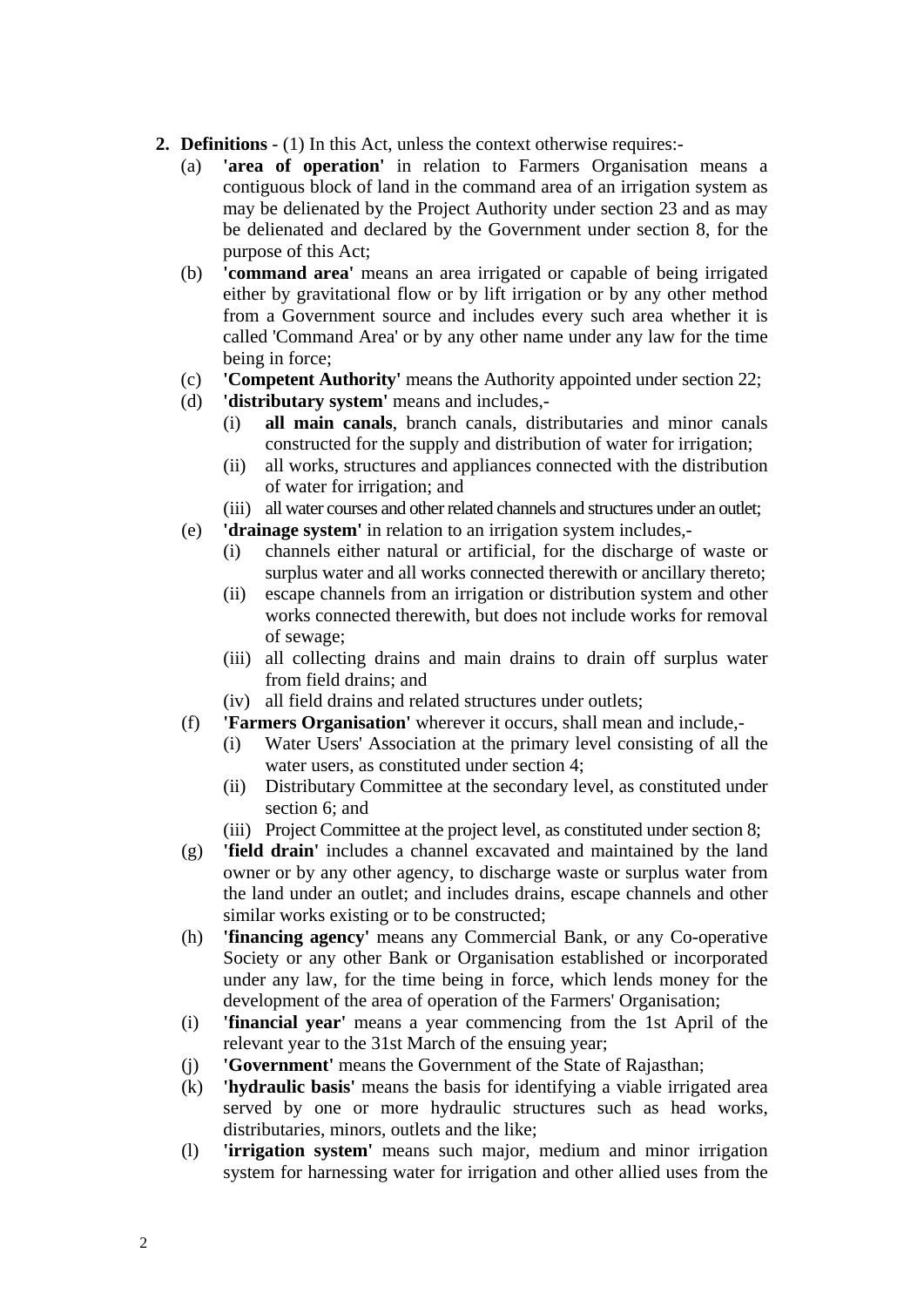Government source and includes reservoirs, open head channel, diversion systems, anicuts, lift irrigation schemes, tanks, wells and the like;

#### **Explanation**

(1) **'Major Irrigation System'** means irrigation system under Major Irrigation Project having irrigable command area of more than 10,000 hectares; (2) **'Medium Irrigation System'** means irrigation system under Medium Irrigation Project having irrigable command area of more than 2,000 hectares and upto 10,000 hectares;

(3) **'Minor Irrigation System'** means irrigation system under minor irrigation project having irrigable command area upto 2,000 hectares;

- (m) **'Land Owner'** means a person recorded as tenant / sub-tenant of land in the record of rights prescribed, prepared and maintained under the Rajasthan Land Revenue Act, 1956 (Act No. 15 of 1956) and rules made there under;
- (n) **'maintenance'** means execution and continuance of such works on the irrigation system as are necessary to ensure that the physical system designed to the standards operates for proper distribution of water to the land owners in the area of operation;
- (o) **'notification'** means a notification published in the Official Gazette, and the expression 'notified' shall be constructed accordingly;
- (p) **'operational plan'** means a schedule of irrigation deliveries with details of the mode and duration of supplies drawn up for regulation of irrigation in the command area of an irrigation system;
- (q) **'osrabandi'** means and includes a system of distribution of water allocation to one or more group of water users in proportion of command area of such group / groups indicating duration of such water allocation in a cycle of irrigation;
- (r) **'outlet'** means an opening constructed in main canal / branch canal/ distributary / minor and reservoir or through lift irrigation management which passes water into a water course or directly on any land;
- (s) **'prescribed'** means prescribed by the Government by rules made unde this Act;
- (t) **'Project Authority'** means the authority appointed under section 23;
- (u) **'warabandi'** means and includes a system of distribution of water allocation to water users by turn, according to an approved schedule indicating the day, duration and the time of supply;
- (v) **'water allocation'** in relation to an irrigation system means distribution of water determined from time to time by a farmers' Organisation in its area of operation;
- (w) **'water course'** means any channel existing or to be constructed by the Government or by the land owners or by any agency to receive and distribute water from an outlet; and
- (x) **'water user'** means and includes any individual or body corporate or a society, using water for agriculture, domestic, power, non-domestic, commercial, industrial or any other purpose from a Government source of Irrigation.

(2). The words and expressions used in this Act, but not defined, shall have the meaning assigned to them in the Rajasthan Irrigation and Drainage Act, 1954 (Act No. 21 of 1954).

## **CHAPTER-II FARMERS' ORGANISATION**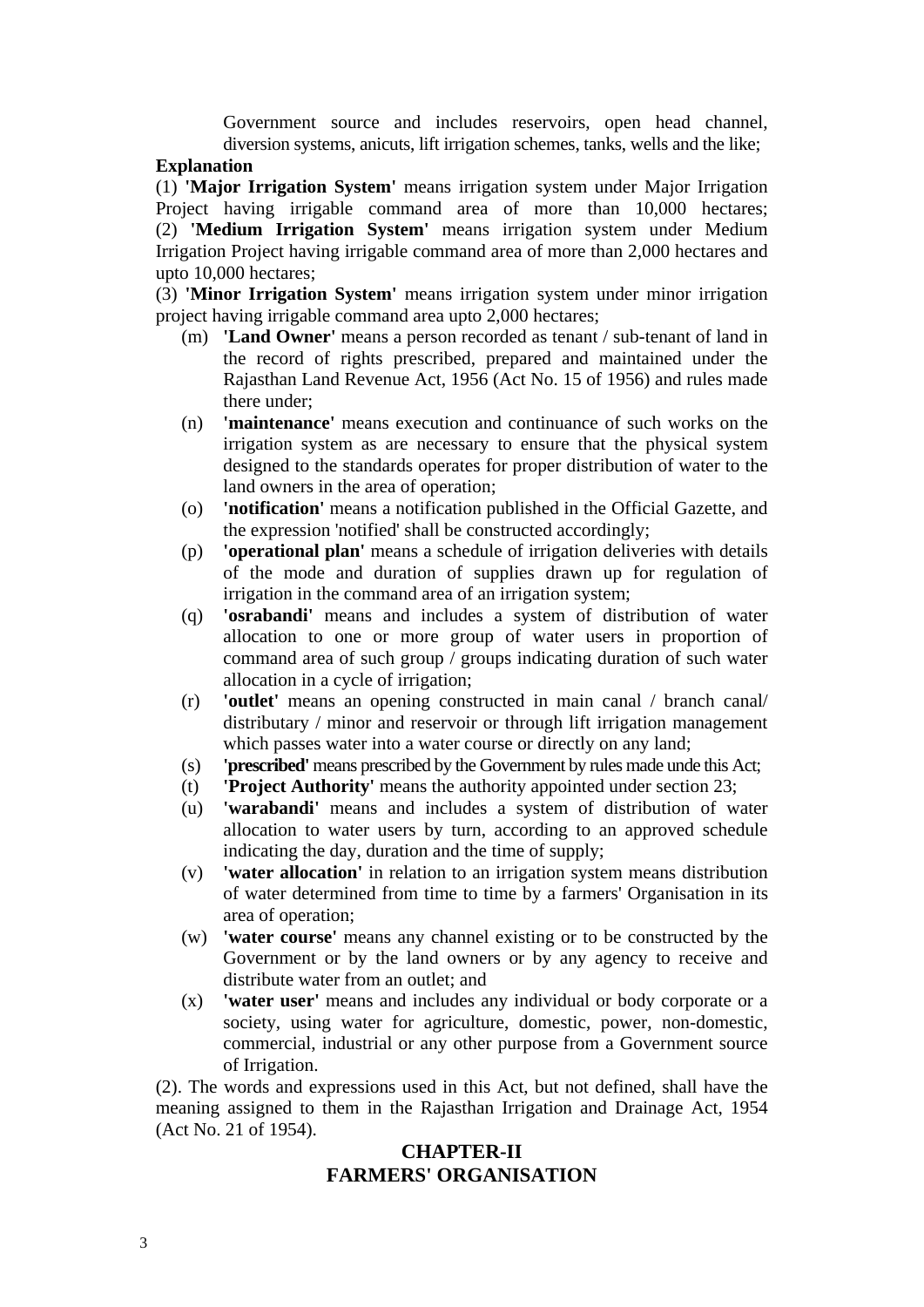## **3. Delineation of water users' area and territorial constituencies -**

(1) The Project Authority may, by notification delineate every command area under each of the irrigation systems on a hydraulic basis which may be administratively viable; and declare it to be a water users area for the purpose of this Act :

Provided that in respect of the command area under the minor and lift irrigation systems, the entire command area may, as far as possible, form a single water users' area:

Provided further that Project Authority shall not delineate any area under this section unless he is satisfied that the Irrigation System in that area is in satisfactory working condition.

(2) Every water users' area shall be divided into territorial constituencies which shall not be less than four but not more than ten, as may be prescribed.

**4. Constitution of Water Users' Association - (1) There shall be a Water Users'** Association called by its local distinct name for every water users' area delineated under sub-section (1) of section 3.

(2) Every Water Users' Association shall consist of all the water users who are land owners in such water users' area as members.

(3) All members specified in clause (2) shall constitute the General body of the Water Users' Association and shall have right to vote.

## **5. Managing Committee of Water Users' Association and Election of its President and Members** -

(1) There shall be a Managing Committee for every Water Users' Association.

(2) The Project Authority shall make arrangements for the election of President of the Managing Committee of the Water Users' Association by direct election from among its members by the method of secret ballot in the manner as may be prescribed.

(3) The Project Authority shall also cause arrangements for the election of a Managing Committee consisting of one Member from each of the territorial constituencies of a water users' area, by the method of secret ballot in the manner as may be prescribed.

Provided that where a land owner holds land in more than one territorial constituencies of the water users' area, he shall be eligible to take part in election for membership of the Managing Committee only from one territorial constituency for which he opts in the manner as may be prescribed.

(4) If, at an election held under sub-section (2) or (3), the President or the Members of the Managing Committee are not elected, fresh elections shall be held:

Provided that the Project Authority may, for the reasons to be recorded in writing from time to time, postpone elections.

(5) The President and the Members of the Managing Committee shall, if not recalled earlier under section 10, be in office for a period of five years, from the date of the first meeting.

(6) The Managing Committee shall exercise the powers and perform the functions of the water users association.

## **6. Delineation of Distributary area and constitution of the Distributary Committee -**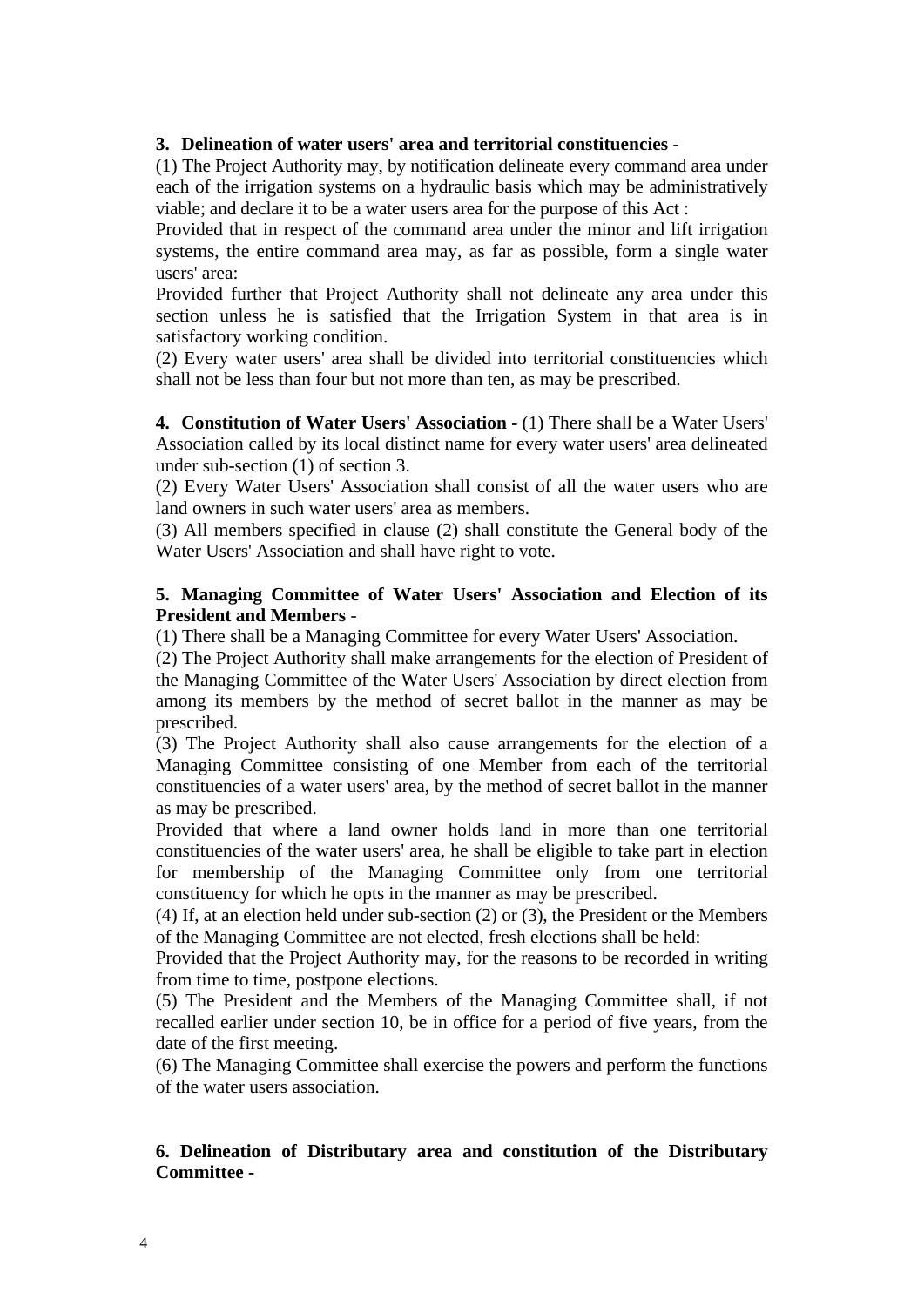(1) The Project Authority may, by notification delineate every Command Area of the irrigation system, comprising of two or more Water Users' Areas and declare it to be distributary area for the purpose of this Act.

(2) There shall be a Distributary Committee called by its local distinct name for every distributary area declared as such under sub-section (1).

(3) All the Presidents of the Water Users' Associations in the distributary area, so long as they hold such office by virtue of sub-section (5) of section 5, shall constitute the General Body of the Distributary Committee including two officials nominated by the Project Authority.

## **7. Managing committee of Distributary Committee and election of its President and Members -**

(1) There shall be a Managing Committee for every Distributary committee and the said committee shall consist of such number of members, not exceeding five including President, as may be specified by the State Government.

(2) The Project Authority shall cause arrangements, in the prescribed manner, for the election by the method of secret ballot of the President and Members of the Managing Committee from among the Members of the General Body of the Distributary Committee:

Provided that the Government may, for the reasons to be recorded in writing, from time to time postpone elections.

(3) If, at an election held under sub-section (2), the President and the Members of the Managing Committee are not elected, fresh elections shall be held.

(4) The term of office of the President and the Members of the Managing committee shall, if not recalled earlier under section 10, be co-terminous with the term of general body specified in sub-section (3) of section 6.

(5) The Managing Committee shall exercise the powers and perform the functions of the Distributary Committee.

## **8. Delineation of Project Area and constitution of Project Committee - (**1)

The Government may, by notification, delineate every command area or part thereof, of an irrigation system and declare it to be a project area for the purposes of this Act .

(2) There shall be a Project Committee called by its distinct local name for every project area declared under sub-section (1).

(3) All the Presidents of the Disbributary Committees in the project area, so long as they hold such office by virtue of sub-section (4) of section 7, shall constitute the General Body of the Project committee.

## **9. Managing Committee of the Project Committee and Election of its Chairperson and Members -**

(1) There shall be a Managing Committee for every Project Committee consisting of nine Members including Chairperson.

(2) The Project Authority shall cause arrangements, in the prescribed manner for election by the method of secret ballot, of Chairperson and eight Members of Managing Committee from among the members of the General Body of the Project Committee:

Provided that the Government may, for the reasons to be recorded in writing, from time to time, postpone elections.

(3) If, at an election held under sub-section (2), the Chairperson and the Members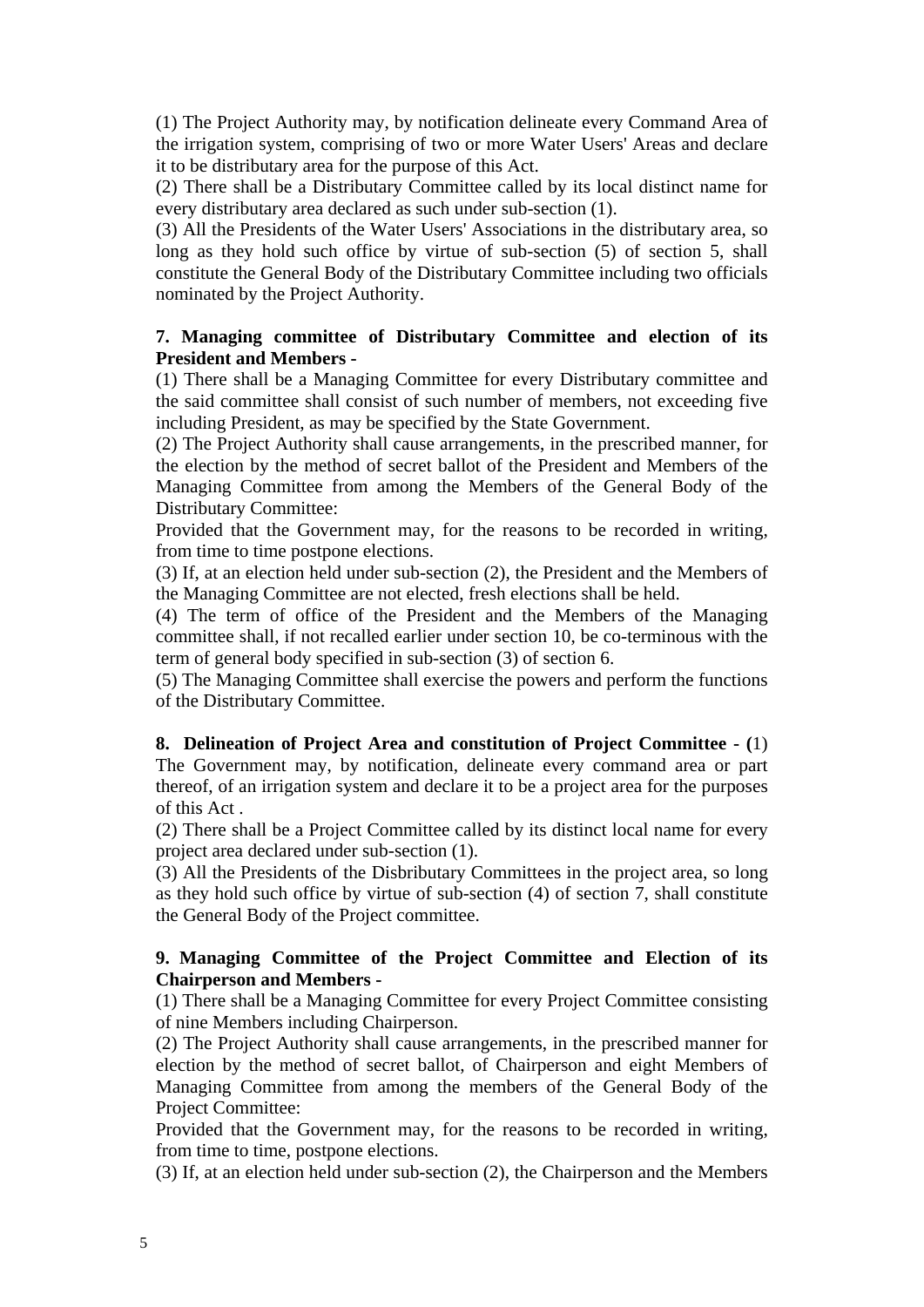of the Managing Committee are not elected, fresh elections shall be held in the prescribed manner.

(4) The term of office of the Chairperson and the Members of the Managing Committee shall, if not recalled earlier under section 10, be co-terminous with the term of general body specified in sub-section (3) of section 8.

(5) The Managing Committee shall exercise the powers and perform the functions of the Project Committee.

**10. Procedure for recall** - (1) A motion for recall of a Chairperson or a President or a Member, as the case may be, of a Managing Committee of a Farmers' Organisation may be made by giving a written notice in such form, as may be prescribed, signed by not less than one-third of the total number of members of the Farmers' Organisation, who are entitled to vote:

Provided that no notice of motion under this section shall be made within one year from the date of assumption of office by the person against whom the motion is sought to be moved.

(2) If the motion referred to in sub-section (1) is carried with the support of majority of the Members present and voting at a meeting of the General Body specially convened for the purposes, the Project Authority, shall by order remove the person, against whom motion is carried, from office and the resulting vacancy shall be filled in the manner a casual vacancy is filled.

**11. Constitution of sub-committees of Farmers' Organisation** - The Managing Committee of a Farmers' Organisation may constitute sub-committee to carry out all or any of the functions vested in each Organisation under this Act .

**12. Farmers' Organisation to be a body Corporate** - Every Farmers' Organisation shall be body corporate with a distinct name having perpetual succession and a common seal and, subject to the provisions of this Act, vested with the capacity of entering into contracts and of doing all things necessary, proper or expedient for the purposes for which it is constituted and it shall sue or be sued in its corporate name represented by the Chairperson or the President, as the case may be: Provided that no Farmers' Organisation shall have the power to alienate in any manner, any property vested in it.

**13. Changes in Farmers' Organisation** - The Government may, in the interest of a Farmers' Organisation in the command area, by notification and in accordance with the rules made in this behalf,

- (a) form a new Farmers' Organisation by separating the area from any Farmers' Organisation;
- (b) increase the area of any Farmers' Organisation;
- (c) diminish the area o f any Farmers' Organisation;
- (d) alter the boundaries of any Farmers' Organisation; or
- (e) cancel a notification issued under this Act for rectifying any mistake:

Provided that no such separation, increase, diminution, alteration and cancellation shall be effected unless a reasonable opportunity of hearing is given to the Organisation likely to be affected.

**14. Disqualifications** - (1) A person, who is employee of the Government of India or any State Government of a Local Authority or any institution receiving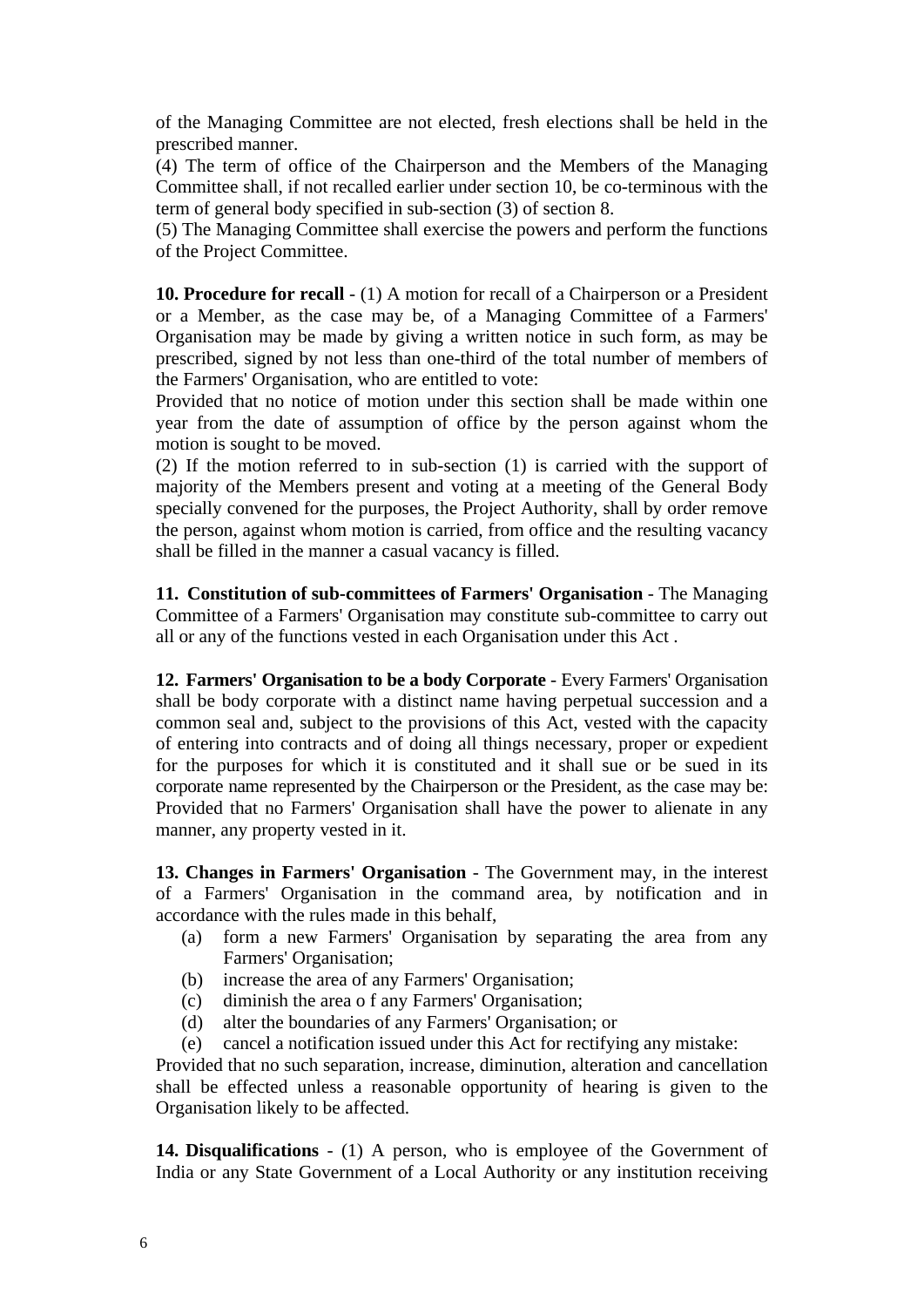aid from the funds of the Government, shall be disqualified for election or for continuing as a Chairperson or a President or a Member of a Managing Committee of a Farmers' Organisation

(2) No person who has been convicted by a criminal court for any offense involving moral turpitude committed under any law for the time being in force shall be qualified for election or continuing in the office of a Chairperson or a President or a Member of a Managing committee of a Farmers' Organisation.

(3) A person shall be disqualified for being chosen as a Chairperson or a President or a Member of the Managing Committee of a Farmers' Organisation if on the date fixed for scrutiny of nominations for election, or on the date of nominations, he is -

- (a) of unsound mind and stands so declared by a competent court;
- (b) an applicant to be adjudicated as an insolvent or an undischarged insolvent;
- (c) a defaulter of land revenue or water tax or charges payable either to the Government or to the Farmers' Organisation;
- (d) interested in a subsisting contract made with, or any work being done for, the Panchayat or Panchayat Samiti or Zila Parishad or any State or Central Government or the Farmers' Organisation:

Provided that a person shall not be deemed to have any interest in such contract or work by reason only of his having share or interest in, -

- (i) a company as a mere share-holder but not as a director; or
- (ii) any lease, sale or purchase of immovable property or any agreement for the same; or
- (iii) any agreement for the loan of money or any security for the payment of money only; or
- (iv) any newspaper in which an advertisement relating to the affairs of the Farmers' Organisation is inserted.

**Explanation** :- For the removal of doubts it is hereby declared that where a contract is fully performed it shall not be deemed to be subsisting merely on the ground that the Panchayat, Panchayat Samiti, Zila Parishad, the Farmers' Organisation, the State or Central Government has not performed its part of the contractual obligations.

(4) A Chairperson or a President or a Member of Managing Committee shall on be disqualified for election to or continuing in office of Chairperson or President or Member of Managing Committee of a Farmers' Organisation if he absents from three consecutive meetings of the Managing Committee without reasonable cause:

Provided that the disqualification under this sub-section shall not apply in or the case of women, who during the advanced stage of pregnancy or during a period of three months after delivery, is unable to attend the meetings.

(5) A person having more than two children shall be disqualified for election as a Chairperson or a President or a Member of the Managing Committee:

Provided that a person having more than two children shall not be disqualified under this section for so long as the number of children he had on the date of such commencement does not increase:

Provided further that the birth of an additional child within one year from the date of commencement of this Act shall not be taken into consideration for the purposes of this section.

**Explanation** - For the purpose of sub-section (5), where any couple has only one child from the earlier delivery or deliveries on the date of commencement of this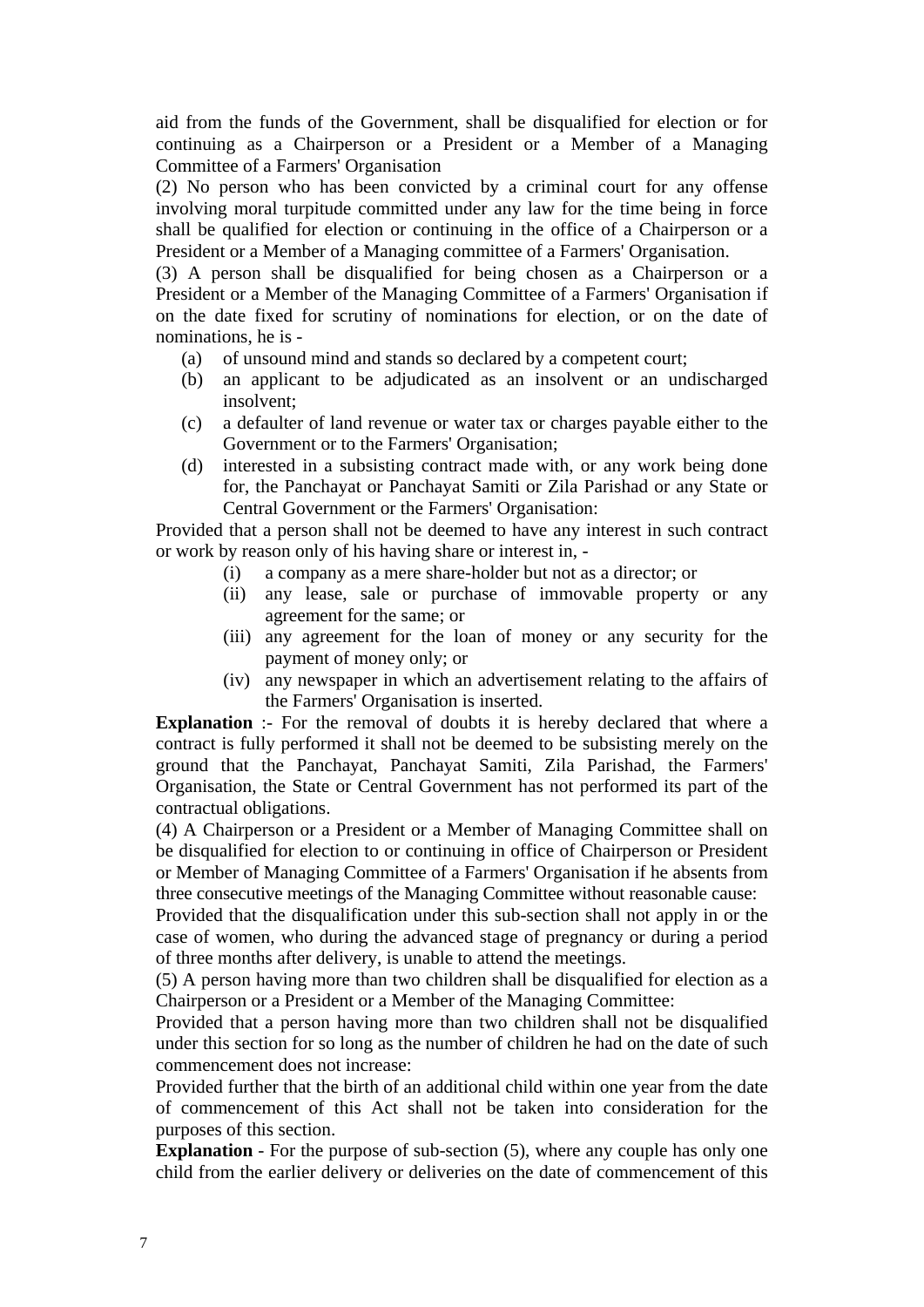Act and thereafter, any number of children born out of a single delivery shall be deemed to be one entity.

(6) A person shall become disqualified to continue as Member of Water Users' Association or hold the office of Chairperson or President or Member of a Managing Committee of a Farmers' Organisation, if he ceases to be a land owner in the area of operation of concerned Farmers' Organisaiton.

## **15. Filling up of Vacancies** -

(1) A vacancy arising either due to disqualification under section 14 or due to death or resignation or by any reason, such vacancy shall be filled up by nomination in the following manner

- (a) a vacancy in the Water Users' Association shall be filled, by nomination by the Managing Committee of the Distributary Committee in the prescribed manner;
- (b) a vacancy in the Distributary Committee shall be filled, by nomination by the Managing Committee of the Project Committee in the prescribed manner; and
- (c) a vacancy in the Project Committee shall be filled by nomination either by the Apex Committee constituted under section 34 or by the Government, as the case may be, in the prescribed manner.

(2) The term of office of a member or a President or a Chairperson of the Farmers' Organisation, nominated under sub-section (1), shall expire at the time at which it would have expired, had he been elected at the ordinary election.

# **CHAPTER-III OBJECTS, FUNCTIONS AND POWERS OF THE FARMERS' ORGANISATION**

**16. Objects** - The objects of the Farmers' Organisation shall be to promote and secure distribution of water among its users, adequate maintenance of the irrigation system, efficient and economical utilisation of water to optimise agricultural production, to protect the environment, and to ensure ecological balance by involving the farmers, including a sense of ownership of the irrigation system in accordance with the water budget and the operational plan.

**17. Functions of the Water Users' Association** - The Water Users' Association shall perform the following functions, namely:-

- (a) to prepare and implement a warabandi schedule for each irrigation season, consistent with the operational plan, based upon the entitlement, area, soil and cropping pattern;
- (b) to prepare a plan for the maintenance, extension, improvements, renovation and modernisation of irrigation system in the area of its operation and carry out such works of both distributary system and field drains in its area of operation with the funds of the association from time to time;
- (c) to regulate the use of water among the various outlets under its area of operation according to the warabandi schedule of the system;
- (d) to promote economy in the use of water allocated;
- (e) to prepare demand and collect water charges;
- (f) to maintain a register of land owners as published by the revenue department;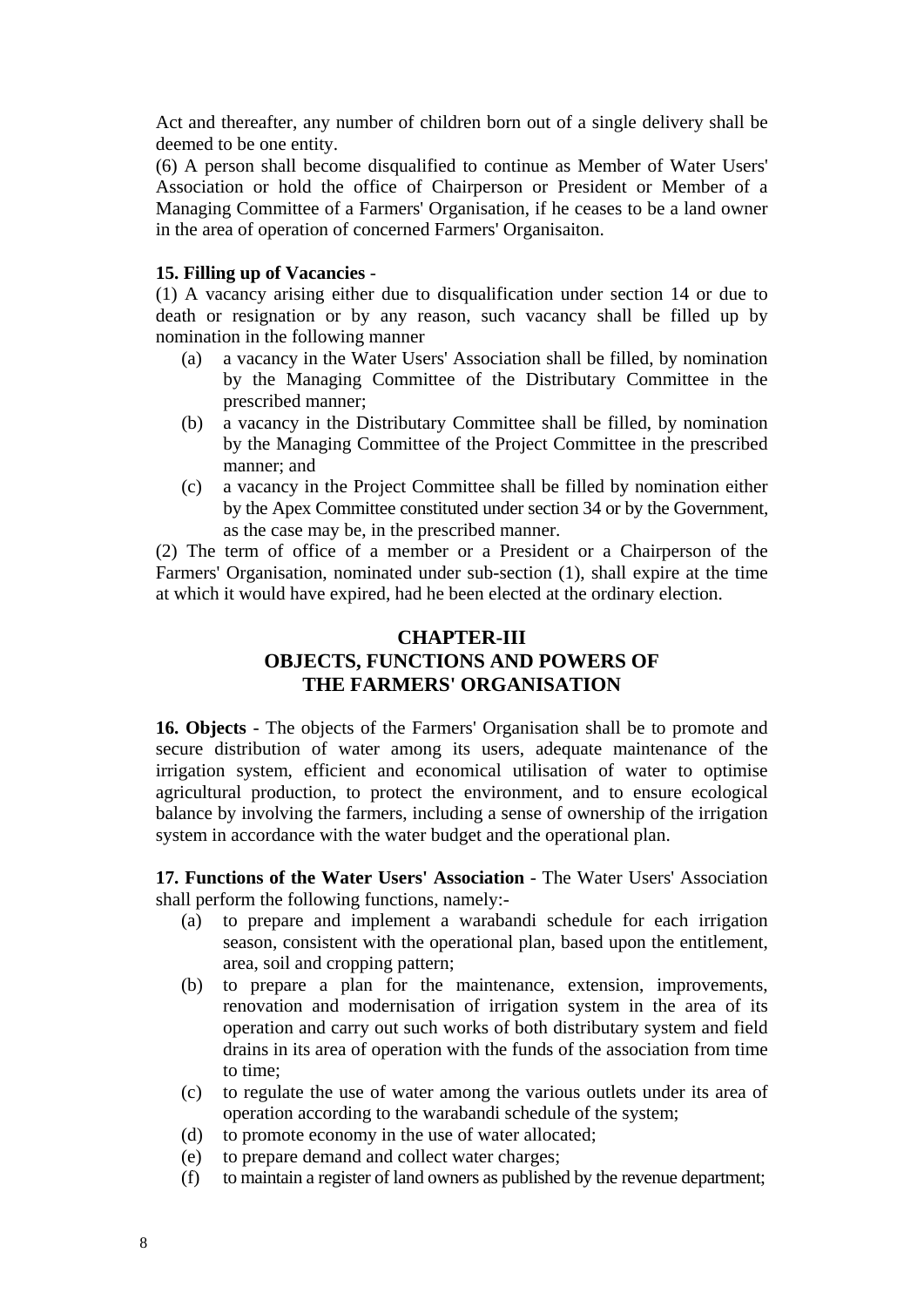- (g) to prepare and maintain an inventory of the irrigation system within the area of operation;
- (h) to monitor flow of water for irrigation;
- (i) to resolve the disputes, if any, between its Members and water users in its area of operation;
- (j) to raise resources;
- (k) to maintain accounts;
- (1) to cause annual audit of its accounts;
- (m) to assist in the conduct of elections to the Managing Committee;
- (n) to maintain such other records, as may be prescribed;
- (o) to abide by the decisions of the Distributary and Project Committee;
- (p) to conduct General Body meeting in the manner, as may be prescribed;
- (q) to encourage avenue plantation on canal bunds and tank bunds by leasing such bunds, and
- (r) to conduct regular water budgeting and also to conduct periodical social audit in the manner, as may be prescribed.

**18. Functions of the Distributary Committee** - The Distributary Committee shall perform the following functions, namely

- (a) to prepare an operational plan based on its entitlement area, soil, cropping pattern at the beginning of each irrigation season, consistent with the operational plan prepared by the Project Committee;
- (b) to prepare a plan for the extension, improvements, renovation, modernisation and annual maintenance of both distributaries and medium drains within its area of operation;
- (c) to regulate the use of water among the various Water Users' Associations under its area of operation;
- (d) to resolve disputes, if any, between the Water Users' Associations in its area of operation;
- (e) to maintain a register of Water Users' Associations in its area of operation;
- (f) to maintain an inventory of the irrigation system in the area of its operation, including drains;
- (g) to promote economy in the use of water allocated;
- (h) to maintain accounts;
- (i) to cause annual audit;
- (j) to maintain such other records, as may be prescribed;
- (k) to monitor the flow of water for irrigation;
- (1) to conduct General Body Meetings in the manner, as may be prescribed;
- (m) to abide by the decisions of the Project Committee;
- (n) to cause regular water budgeting and also the periodical social audit in the manner, as may be prescribed;
- (o) to assist in the conduct of elections to the Managing Committee; and
- (p) to encourage avenue plantations in its area of operation.

**19. Functions of the Project Committee** - The Project Committee shall perform the following functions, namely :-

(a) to approve an operational plan based on its entitlement, area, soil, cropping pattern as prepared by the Competent Authority in respect of the entire project area at the beginning of each irrigation season;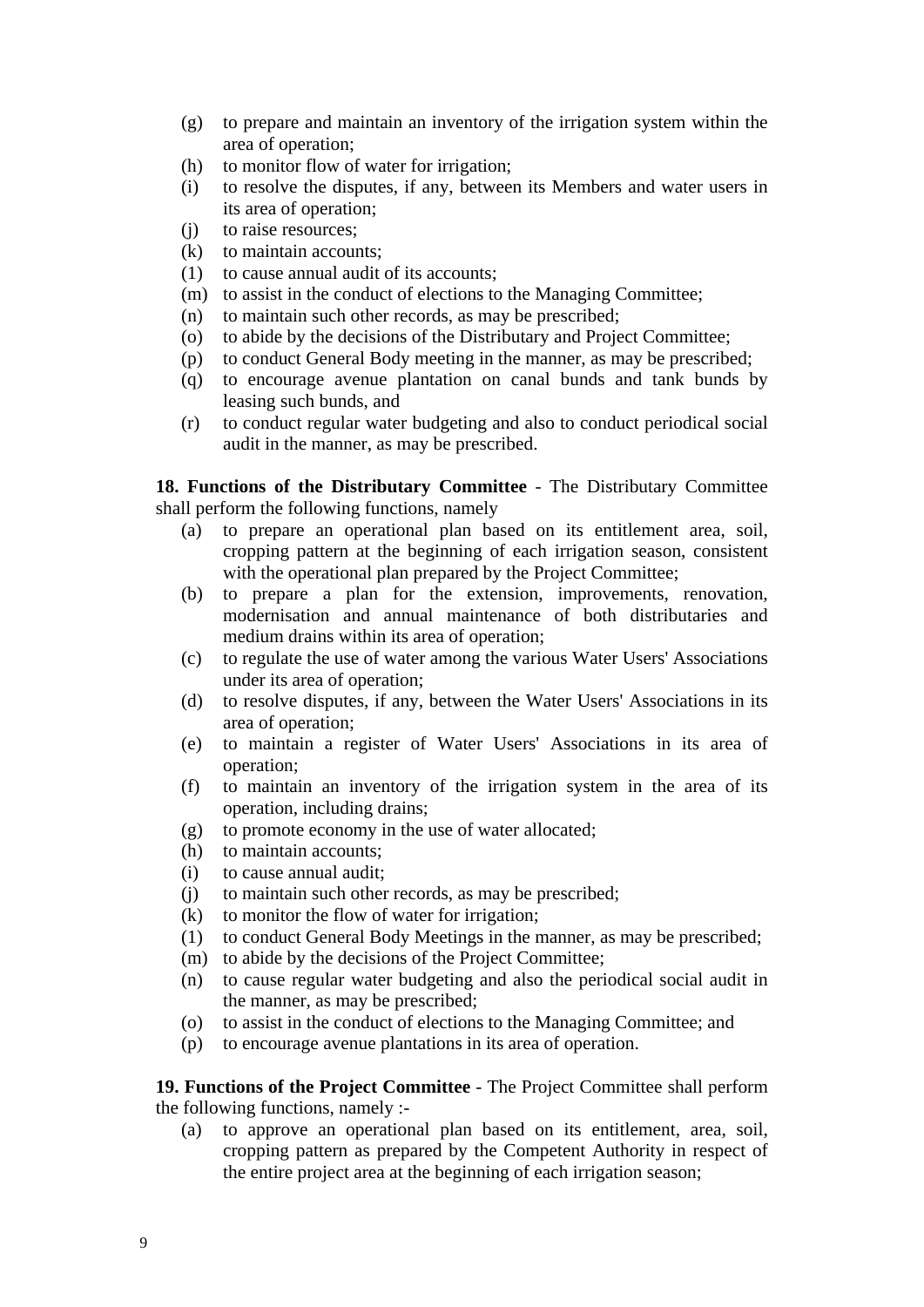- (b) to approve a plan for the extension, improvements, renovation, modernisation and annual maintenance of irrigation system including the major drains within its area of operation at the end of each crop season;
- (c) to maintain a list of the Distributory Committees and Water Users' Associations in its area of operation;
- (d) to maintain an inventory of the distributary and drainage systems in its area of operation;
- (e) to resolve disputes, if any, between the Distributory Committees;
- (f) to promote economy in the use of water;
- (g) to maintain accounts;
- (h) to cause annual audit of its accounts;
- (i) to maintain such other records as may be prescribed;
- (j) to conduct general body meetings in the manner, as may be prescribed;
- (k) to cause regular water budgeting and also the periodical social audit in the manner, as may be prescribed; and
- (1) to encourage avenue plantations in its area of operations.

**20. Power to levy and collect fee** - A Farmers' Organisation may, for carrying out the purposes of this Act, achieving the objects of the Organisation and performing its functions, levy and collect such fees as may be prescribed from time to time.

**21. Power to remove encroachments** - A Farmers Organisation shall remove encroachments from property attached to the irrigation system within its area of operation in accordance with the procedure as may be prescribed.

**22. Appointment of competent authority and his functions** - (1) the Government may by notification appoint such officer of the Irrigation Department or the Command Area Development Department or any other Department of the State, as may be considered necessary, to be the competent authority for every Farmers' Organisation for the purpose of this Act .

(2) The competent authority appointed under sub-section (1) shall be responsible to the respective Farmers' Organisation in the implementation and execution of all decisions taken by the farmers' Organisation in the manner as may be prescribed and shall provide technical advice and ensure that the work is executed in accordance with the technical parameters.

**23. Appointment of Project Authority and his functions** - (1) The Government may, by notification, appoint such officer, as may be considered necessary, to be the Project Authority for the project area for the purposes of this Act .

(2) The project authority appointed under sub-section (1) shall perform following functions within his area of operation

- (a) delineation of Water Users' Area and its territorial constituencies; and delineation of distributary area;
- (b) cause arrangements for the election of Chairperson, President, Member of Managing Committee of Farmers' Organisation;
- (c) recall a Chairperson or a President or a Member of Managing Committee of a Farmers' Organisation against whom the motion is carried out and will cause arrangements for filling-up such vacancy within one month; and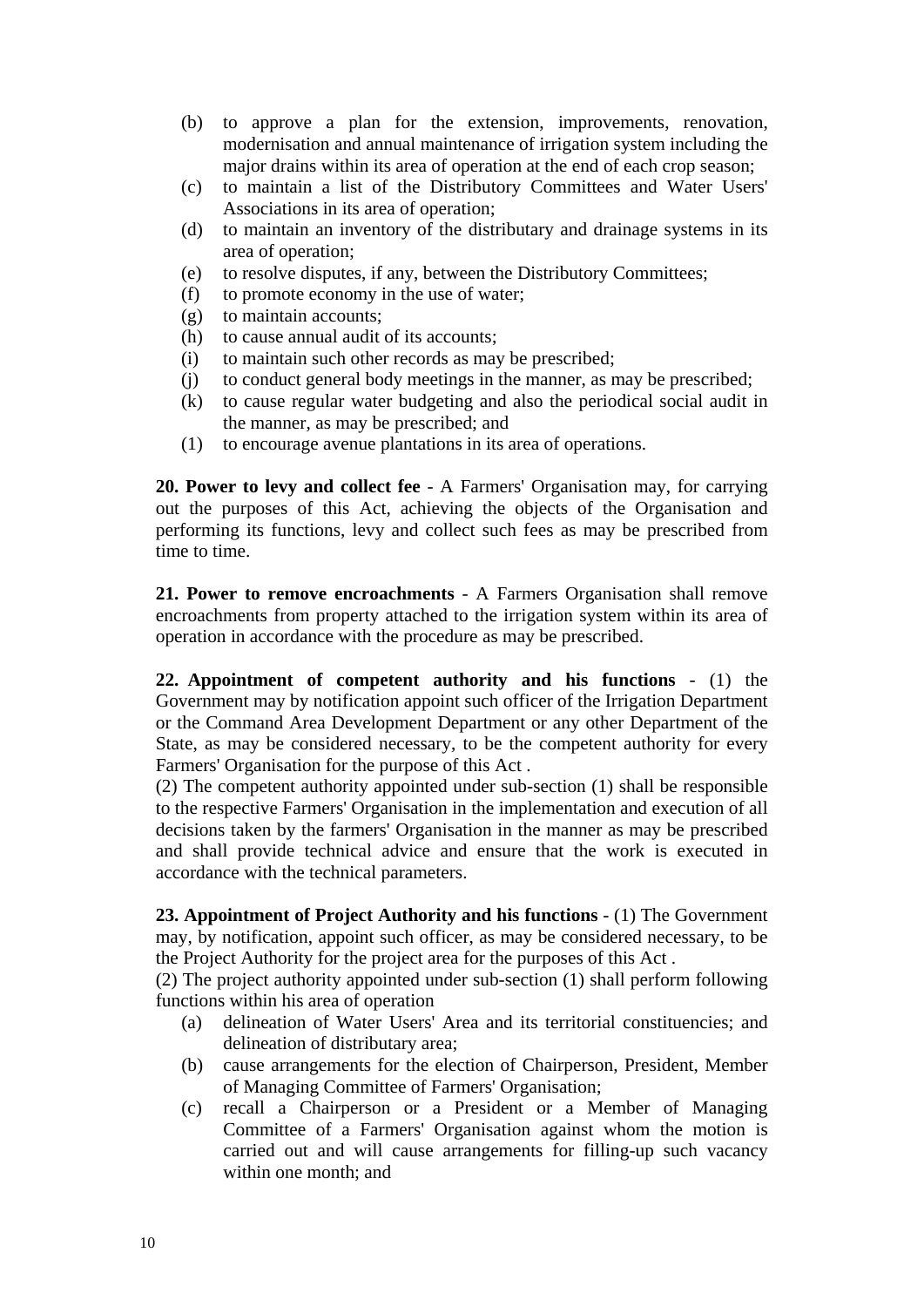(d) will supervise the functioning of all the competent authorities.

# **CHAPTER - IV RESOURCES**

**24. Resources of Farmers' Organisation** - The funds of the Farmers' Organisation shall comprise of the following, namely:-

- (i) grants received from the Government as a share of the water tax collected in the area of operation of the Farmers' Organisation;
- (ii) such other funds, as may be granted by the State and Central Government for the development of the area of operation;
- (iii) resources raised. from any financing agency for undertaking any economic development activities in its area of operation;
- (iv) income from the properties and assets attached to the irrigation system within its area of operation;
- (v) fees collected by the Farmers' Organisation for the service rendered in connection with better management of the irrigation system; and
- (vi) sums received from any other source.

# **CHAPTER - V OFFENCES AND PENALTIES**

**25. Offenses and Penalties** - Whoever, without any lawful authority, -

- (a) damages, alters, enlarges or obstructs any irrigation system;
- (b) interferes with, increases, or diminishes the water supply in, or the flow of water from, through, over or under any irrigation system;
- (c) being responsible for the maintenance of the irrigation system neglects to take proper precautions for the prevention of wastage of the water thereof or interferes with the authorised distribution of water therefrom, or uses water in an unauthorised manner or in such manner so as to cause damage to the adjacent land holdings;
- (d) corrupts or fouls, water of any irrigation system so as to render it less fit for the purposes for which it is ordinarily used;
- (e) obstructs or removes any level marks or water gauge or any other mark or sign fixed by the authority of a public servant; and
- (f) opens, shuts or obstructs or attempts to open, shut or obstruct any sluice or outlet or any other similar contrivance in any irrigation system; shall, on conviction, be punished with imprisonment which may extend to two years or with fine which may extend to rupees five thousand or with both.

**26. Punishment under other laws not barred** - Nothing in this Act shall prevent any person from being prosecuted and punished under any other law for the time being in force for any act or omission made punishable by or under this Act : Provided that no person shall be prosecuted and punished for the same offence more than once.

**27. Composition of Offences** - (1) A Farmers' Organisation may accept from any person who has committed or in respect of whom a reasonable belief can be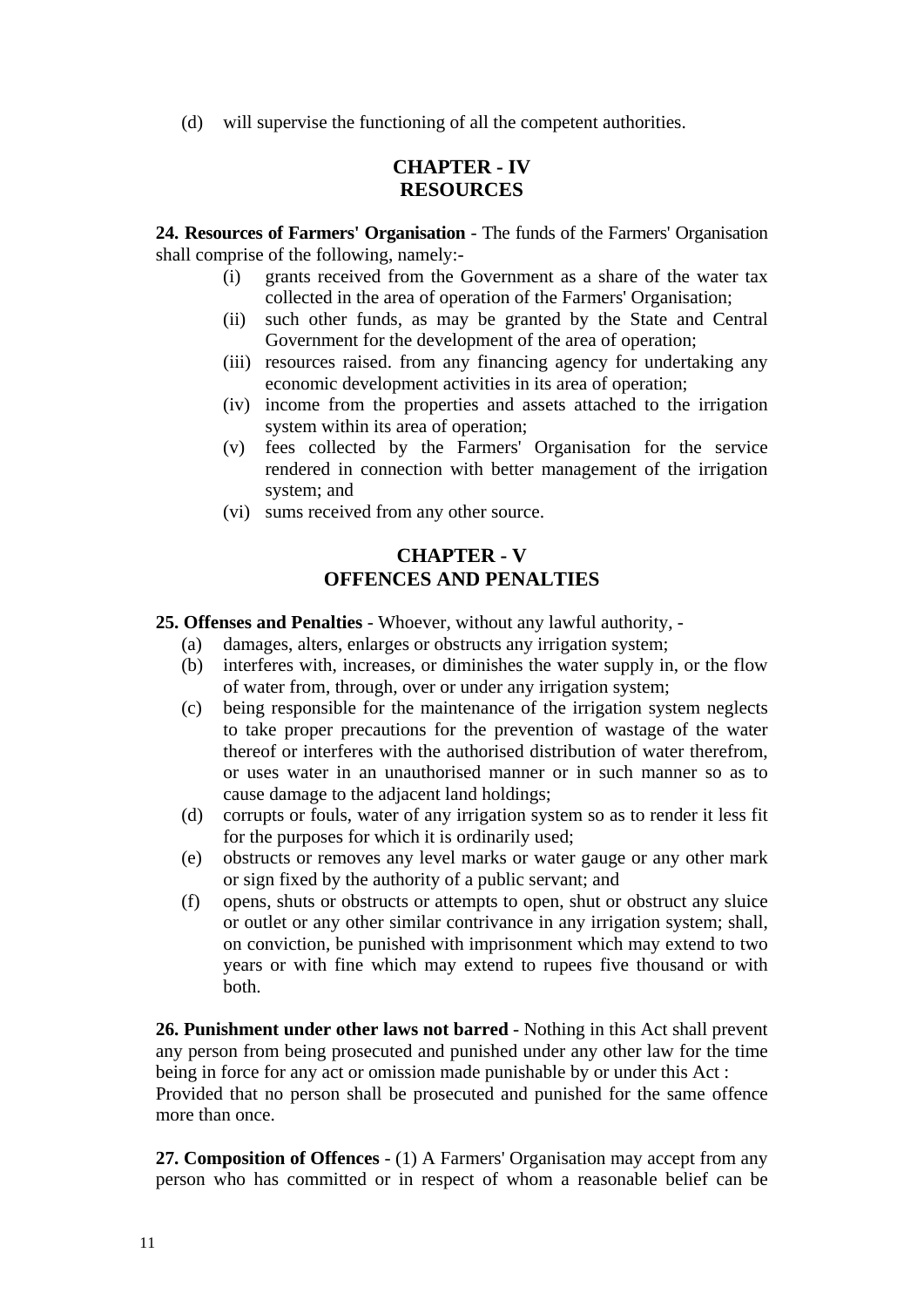inferred that he has committed an offence punishable under this Act, a sum of money not exceeding rupees one thousand by way of composition for such offence.

(2) On payment of such sum of money, the said person, if in custody shall be discharged and no further proceedings shall be taken against him in regard to the offence, so compounded.

## **CHAPTER - VI SETTLEMENT OF DISPUTES**

**28. Settlement of disputes** - (1) Any dispute or difference touching the constitution, management, powers or functions of a Farmers' Organisation arising between members, shall be determined by the managing committee of the Farmers' Organisation concerned.

(2) Any dispute or difference arising between a Member and the Managing Committee of a Water Users' Association or between two or more Water Users' Associations shall be determined by the managing Committee of the Distributory Committee.

(3) Any dispute or difference arising between a Member and the Managing Committee of a Distributory Committee or between two or more Distributory Committees shall be determined by the Project Committee.

(4) Any dispute or difference arising between a Member and the Managing Committee of a Project Committee or between two or more Project Committees shall be determined by the Apex Committee, whose decision shall be final.

(5) Every dispute or difference under this section shall be disposed of within forty five days from the date of reference of the dispute or difference.

**29. Appeals** - (1) Any persons aggrieved by any decision made or order passed by the Managing Committee of a Water Users' Association under sub-section (1) of section 28 may appeal to the Managing Committee of the Distributory Committee, whose decision thereon shall be final.

(2) Any person aggrieved by any decision made or order passed by the Managing Committee of a Distributory Committee under sub-section (1) or sub-section (2) of section 28 may appeal to the Managing Committee of a Project Committee, whose decision thereon shall be final.

(3) Any persons aggrieved by any decision made or order passed by the Managing Committee of a Project Committee under sub-section (1) or subsection (3) of section 28 may appeal to the Apex Committee, whose decision thereon shall be final.

(4) Any appeal under sub-section (1) or sub-section (2) or sub-section (3) shall be preferred within fifteen days of communication of the decision or the order to the person aggrieved.

(5) Every appeal under this section shall be disposed off within thirty days from the date of filing of the appeal by adopting summary procedure.

# **CHAPTER - VII MISCELLANEOUS**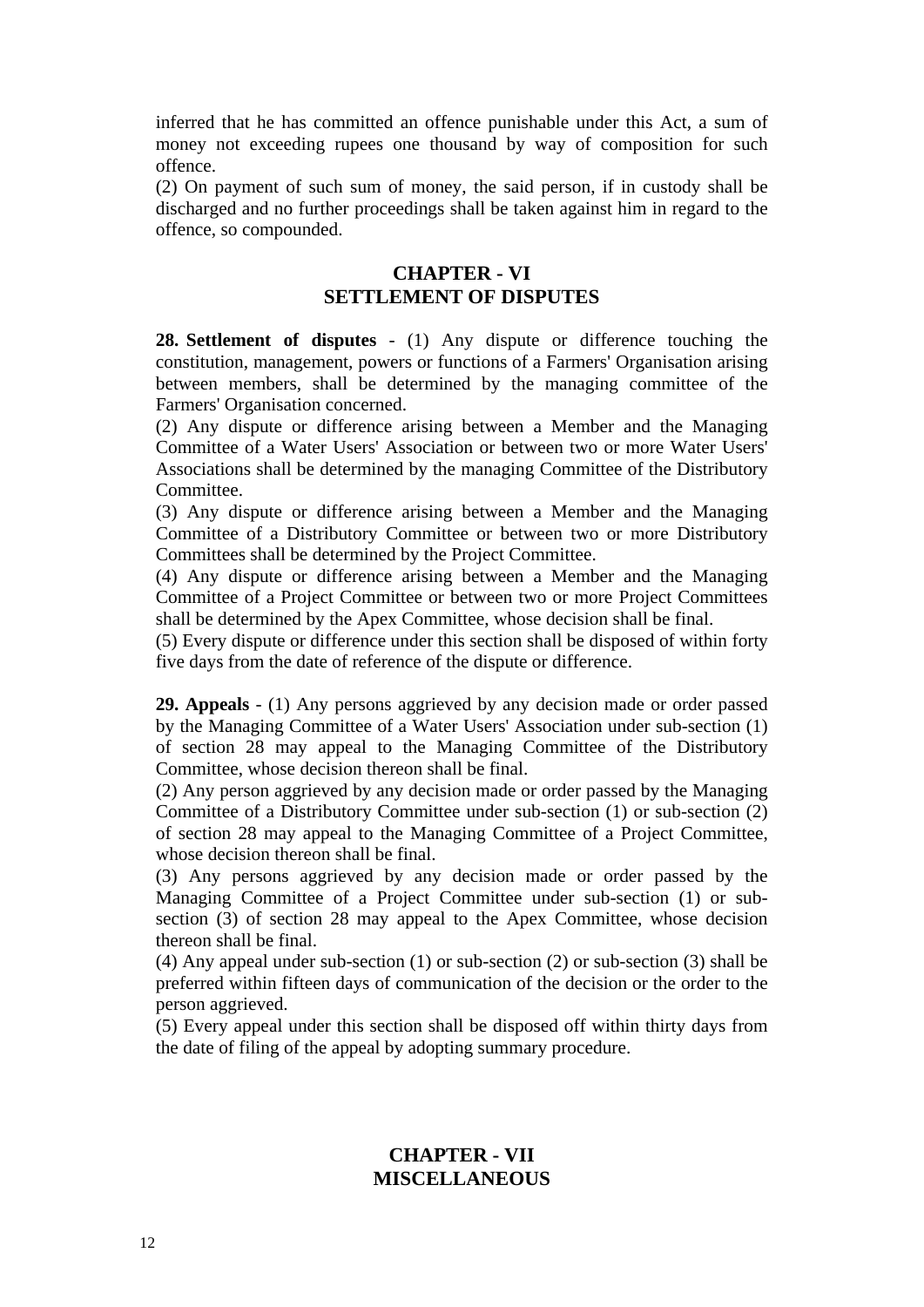**30. Records** - (1) Every Farmers' Organisation shall keep at its office, the following accounts, records and documents, namely

- (a) an up-to-date copy of this Act ;
- (b) a map of the area of operation of the Farmers' Organisation along with map of the structures and distributary networks prepared in consultation with the irrigation department;
- (c) a statement of the assets and liabilities;
- (d) minutes book;
- (e) books of account showing receipt and payments;
- (f) books of account of all purchases and sales of goods by the Farmers' Organisation;
- (g) register of measurement books, level field books, work orders and the like;
- (h) copies of audit reports and enquiry reports; and
- (i) all such other accounts, records and documents as may be prescribed from time to time.

(2) The books of accounts and other records shall be open for information to the Members of the Farmers' Organisation.

**31. Audit** - Every Farmers' Organisation shall get its accounts audited in such manner as may be prescribed.

**32. Recovery of dues** - All the amounts payable or due to a Farmers' Organisation if not paid on demand, shall be recovered as arrears of land revenue.

**33. Meetings** - The intervals, the procedure, the presidency and the quorum of the meetings of the Farmers' Organisation and the Managing Committee thereof shall be such, as may be prescribed.

**34. Resignation** - (1) A member of Managing Committee of a Farmers' Organisation may resign his office by a letter sent by registered post or tendered in person to the Chairman or President of the Managing Committee concerned.

(2) The President of the Managing Committee of a Water Users' Association may resign his office by a letter sent by registered post or tendered in person to the President of the Distributary Committee concerned.

(3) The President of the Managing Committee of a Distributary Committee may resign his office by a letter sent by registered post or tendered in person to the Chairman of the Project Committee concerned.

(4) The Chairman of the Managing Committee of a Project Committee may resign his office by a letter sent by registered post or tendered to the Government. (5) Such resignation as above mentioned shall take effect from the date of its acceptance or on the expiry of thirty days from the date of its receipt whichever is earlier.

**35. Constitution of Apex Committee and appointment of Commissioner** - (1) The Government may, by notification, constitute an Apex Committee with such number of Members as may be considered necessary.

(2) The Committee constituted under sub-section (1) may exercise such powers and functions as may be necessary to,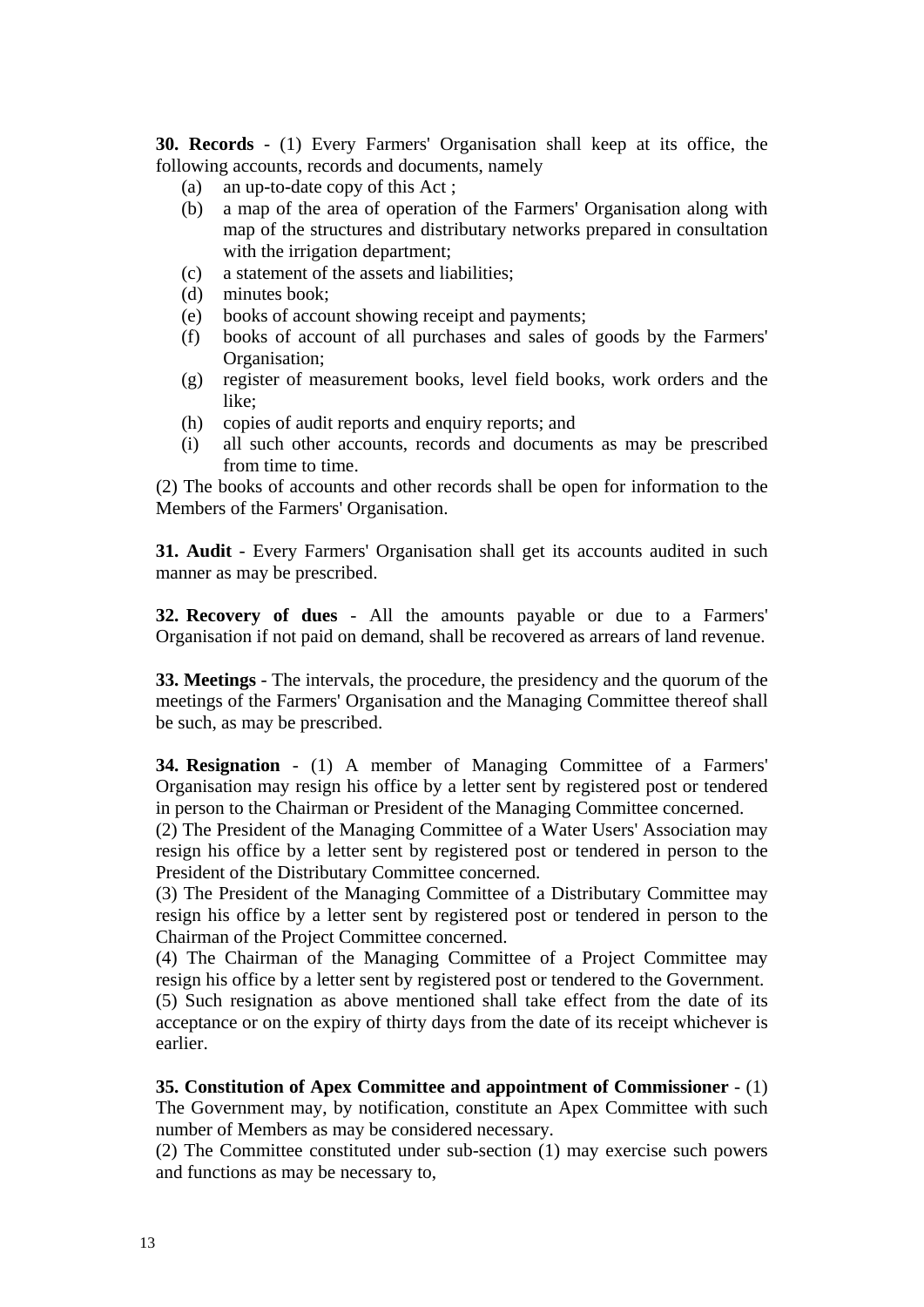- (a) lay-down the policies for implementation of the provisions of this Act; and
- (b) give such directions to any Farmers' Organisation, as may be considered necessary, in exercising their powers and performing their functions in accordance with the provisions of this Act.

(3) The Government may appoint a Commissioner to exercise general control and superintendence over the competent authorities in performance of their functions under this Act or the rules made thereunder.

(4) The powers to be exercised and the functions to be performed by the Commissioner shall be such as may be prescribed by the Government.

**36. Transitional Arrangements** - The Government may by notification appoint an officer or officers to exercise the powers and perform the functions of a Farmers' Organisation and the Managing Committee thereof, till such time such Farmers' Organisation is duly constituted, or reconstituted and such Managing Committee assumes office under the provisions of this Act :

Provided that where a Farmers' Organisation registered under the Rajasthan Societies Registration Act, 1958 (Act No.- 28 of 1958) or the Rajasthan Cooperative Societies Act, 1965 (Act No. 13 of 1965) has entered into a Memorandum of Understanding with the Government for Participatory Irrigation Management of the system before promulgation of this Act, such Organisation will continue to exercise the powers and functions of a Water Users' Association for respective area of operation upto six months from the date of commencement of this Act and the Managing Committee of Water Users' Association for such water users area shall be constituted within six months.

**37. Authentication of orders and documents of the Farmers' Organisation** - All permission, orders, decisions, notices and other documents of the Farmers' Organisation shall be authenticated under the signature of the Chairperson or President of the Farmers' Organisation or any other Member of the Managing Committee authorised by the Managing Committee in this behalf.

**38. Acts not to be invalidated by reason of defect or vacancy etc**. - No act or proceedings of the Managing Committee of a Farmers' Organisation shall be invalid by reason only of the existence of any vacancy in, or defect in the constitution of the said Committee.

**39. Deposit and administration of the funds** - (1) The Farmers' Organisation shall keep their funds in a Nationalised Bank or a Co-operative Bank or a Post Office.

**Explanation**: - Co-operative Bank means a Primary Agricultural Co-operative Society or the District Central Co-operative Bank or the Rajasthan State Cooperative Bank.

(2) The funds shall be applied towards meeting of the expenses incurred by the Managing Committee of the concerned Farmers' Organisation in the administration of this Act and for no other purpose.

**40. Sinking Fund** - (1) The managing Committee of the Farmers' Organisation shall maintain a sinking fund for the repayment of moneys borrowed and shall pay every year into the sinking fund such sum as may be sufficient for repayment within the period fixed of all moneys so borrowed.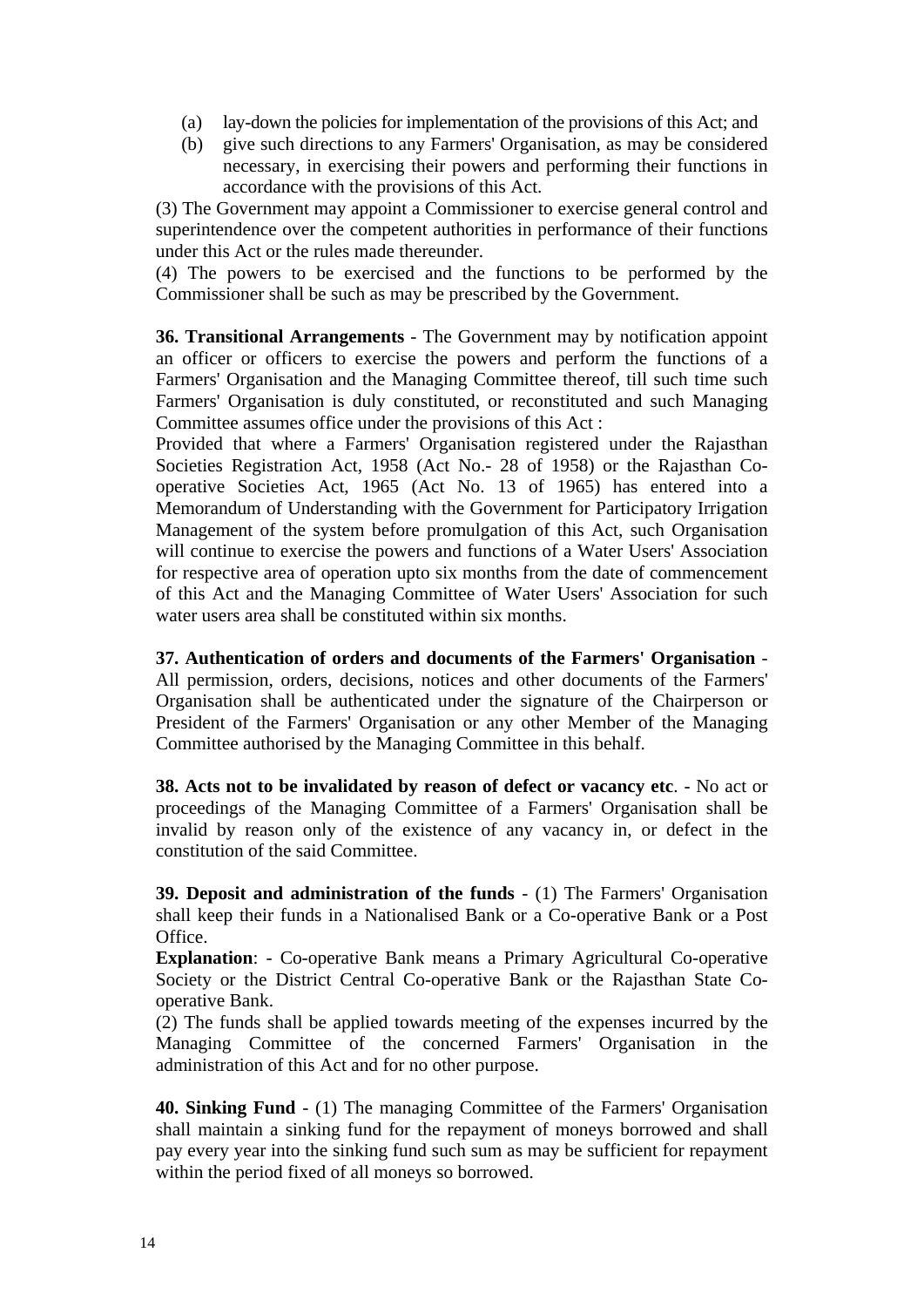(2) The sinking fund or any part thereof shall be applied in or towards, the discharge of the loan for which such fund was created and until such loan is wholly discharged, it shall not be applied for any other purpose.

**41. Budget** - In every financial year, the Managing Committee of a Farmers' Organisation shall prepare a budget in respect of the next financial year, showing the estimated receipts and expenditure of the committee and shall place before the General Body of the Farmers' Organisation for its approval in the manner, as may be prescribed.

**42. Protection of acts done in good faith** - No suit, prosecution or other legal proceedings shall be instituted against any person for anything which is in good faith done or intended to be done under this Act or under the rules made thereunder.

**43. Power to remove difficulties** - If any difficulty arises in giving effect to the provisions of this Act or as to the first constitution or reconstitution of any Farmers' Organisation after the commencement of this Act, the Government, as the occasion may require, by order published in the Official Gazette, make such provisions or take such measures not in consistent with any provisions of this Act as appears to it to be necessary for removing such difficulty :

Provided that no such order shall be made after the expiry of three years from the date of commencement of this Act.

**44. Merger of Societies** - All the Societies registered under the Rajasthan Societies Registration Act, 1958 (Act No. 28 of 1958) or the Rajasthan Cooperative Societies Act, 1965 (Act No. 13 of 1965) prior to the commencement of this Act for purposes of carrying out the functions for Participatory Irrigation Management shall cease to exist and shall stand merged with Water Users' Association having the same area of operation with effect from the date, the Managing Committee of the Water Users' Association is formed in accordance with section 5 of this Act.

**45. Dissolution of Managing Committee of a Farmers' Organisation** - In case of any embezzlement, fraud, abuse of powers and functions or any other act on the part of Managing Committee of a Farmers' Organisation in contravention of the provisions of this Act, the Competent Authority of the project area shall have power to dissolve the Managing Committee and to make transitional arrangements to carry out the functions of the Farmers' Organisation provided that in case of such dissolution the Managing Committee shall be re-constituted within a period of three months from the date of dissolution.

**46. Savings** - (1) Nothing contained in this Act shall affect the rights of or properties vested in, Panchayati Raj Institutions and Municipalities under any law for the time being in force.

(2) Nothing contained in this Act shall apply to the minor water bodies in the Scheduled Areas declared by the President of India under Part C of the Fifth Schedule of the Constitution of India, in the State of Rajasthan.

(3) All lawful acts performed/decisions taken, as well as any assets and liabilities created by Water Users' Association registered under the Rajasthan Societies